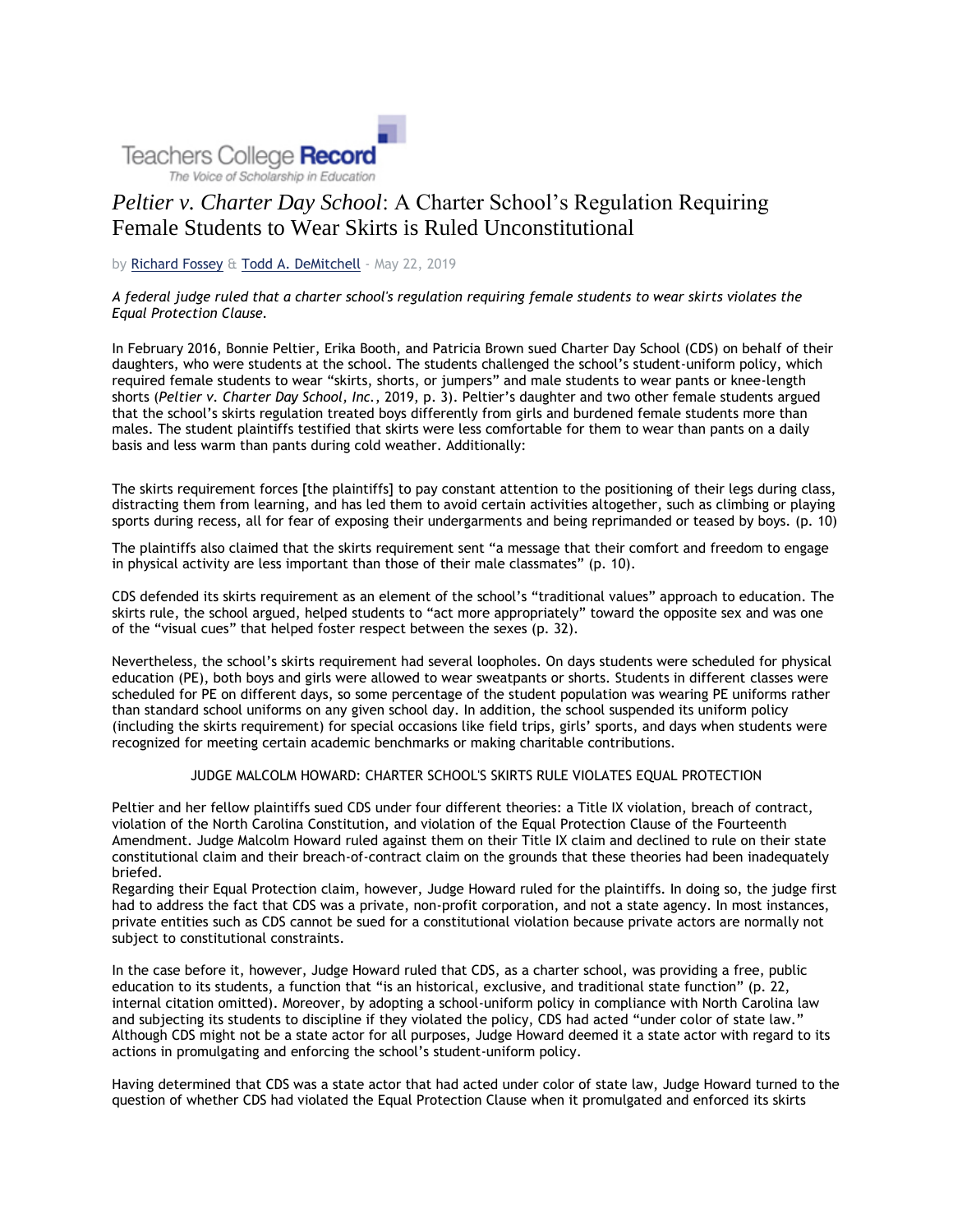regulation. CDS argued that its skirts regulation was constitutionally valid under a standard laid down in *Hayden v. Greensburg Community School Corporation* (2014), a decision by the Seventh Circuit Court of Appeals. "Sexdifferentiated standards consistent with community norms may be permissible to the extent they are part of a comprehensive, evenly-enforced grooming code that imposes comparable burdens on both males and females alike," the Seventh Circuit had ruled (p. 581).

But Judge Howard was not persuaded that the school's skirts regulation could be justified under the standard laid down in the *Hayden* decision. Even under the *Hayden* standard, the judge said, CDS's skirt regulation "does not pass constitutional muster" because it is not consistent with community norms (*Peltier*, p. 30). "Women (and girls) have, for at least several decades, routinely worn both pants and skirts in various settings, including professional settings and school settings," Judge Howard wrote. Indeed, he pointed out, women have been permitted to wear trousered uniforms at West Point since they were first admitted to that military academy in 1976; and women began wearing pant suits on the floor of the U.S. Senate more than twenty-five years ago (p. 31).

Moreover, Judge Howard continued, CDS's student-uniform code did not impose comparable burdens on male and female students. Although boys and girls were both required to conform to the CDS student-uniform policy, girls were more burdened than boys:

[P]laintiffs in this case have shown that the girls are subject to a specific clothing requirement that renders them unable to play as freely during recess, requires them to sit in an uncomfortable manner in the classroom, causes them to be overly focused on how they are sitting, distracts them from learning, and subjects them to cold temperatures on their legs and/or uncomfortable layers of leggings under their knee-length skirts in order to stay warm, especially moving outside between classrooms at the School. (p. 33)

In short, Judge Howard concluded, "the skirts requirement causes the girls to suffer a burden the boys do not, simply because they are female" (p. 33). Under the facts of the case before him, Judge Howard ruled "that the skirts requirement of the uniform policy of the School promulgated by CDS, Inc., as written and enforced, violates the Equal Protection Clause" (p. 33). Therefore, he entered summary judgement in favor of the plaintiffs.

#### CONCLUSION AND IMPLICATIONS

As Judge Howard noted in his opinion, most challenges to school dress codes and student-uniform codes have been brought under the First Amendment. In cases dating back more than forty years, students have argued that school restrictions on student clothing infringe on their constitutional right to free expression (Fossey & DeMitchell, 2014).

*Peltier v. Charter Day School, Inc.* is a rare case in that a group of students challenged a student-uniform policy under the Equal Protection Clause of the Fourteenth Amendment and not the Free Speech Clause of the First Amendment. A federal judge found their case quite compelling. Clearly, a charter school's skirts regulation burdened female students and not male students and could not be justified as an expression of community norms.

The *Peltier* decision is important for its ruling that a charter school organized as a private, non-profit corporation is a state actor for purposes of analyzing the school's student-uniform code and can be made to answer to an accusation that the school violated its students' constitutional rights. Judge Howard's analysis may have implications for charter schools all across the United States, many of which describe themselves as schools offering a so-called traditional learning environment.

In our view, Judge Howard rendered a good decision, and his analysis is sound. The days when school authorities can regulate female students' clothing based on poorly articulated "traditional values" are over. When it comes to rules restricting what students may wear to school, female students are constitutionally entitled to equal protection of the laws.

#### *References*

Fossey, R. & DeMitchell, T.A. (2014). *Student Dress Codes and the First Amendment: Legal Challenges and Policy Issues*. Lanham, Maryland: Rowman & Littlefield.

Hayden ex rel. A.H. v. Greensburg Community School Corporation, 743 F.3d 569 (7th Cir. 2014).

Peltier v. Charter Day School, Inc., No. 7: 16-CV-30-H (E.D.N.C. March 28, 2019).